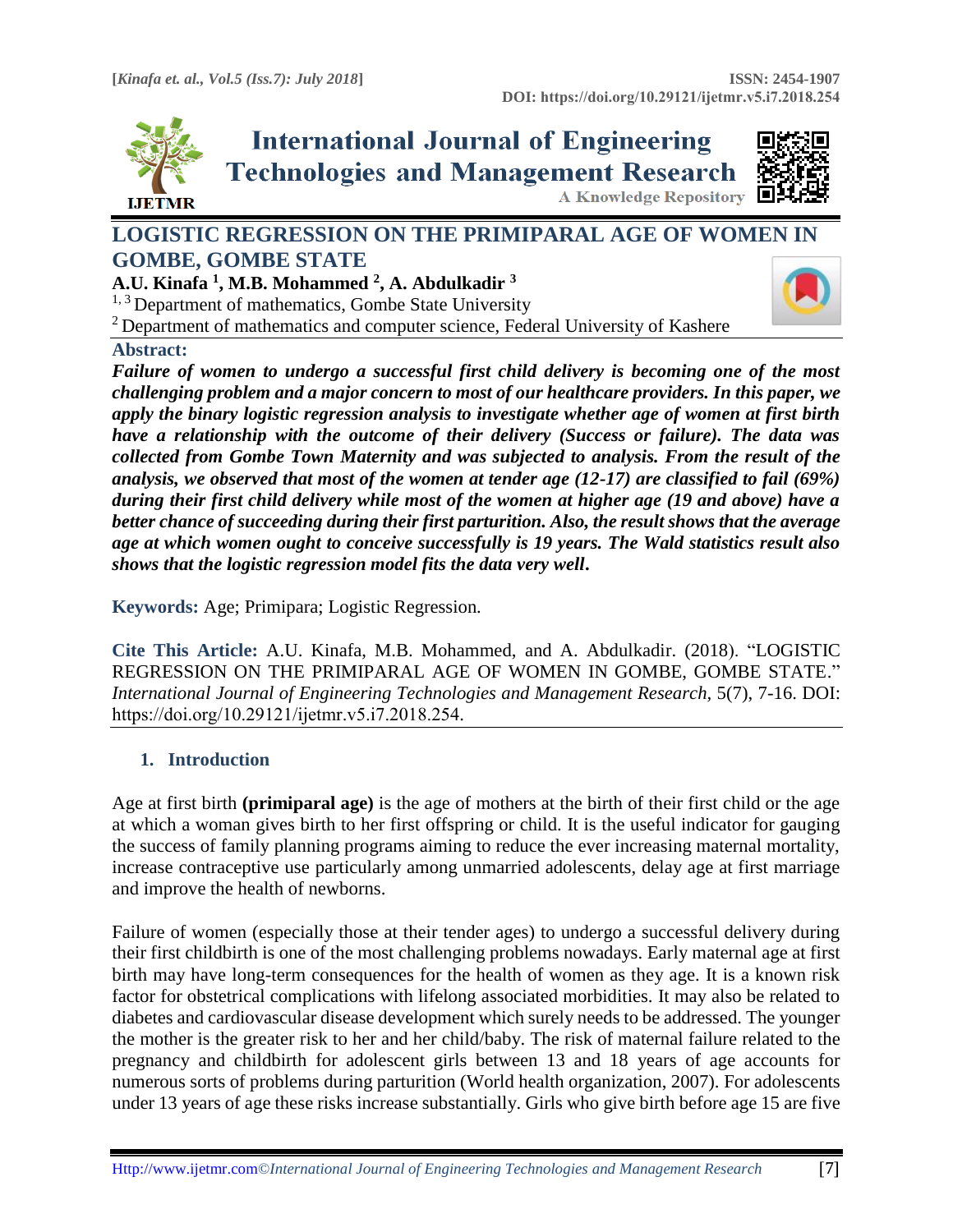times more likely to have complications in childbirth than women in their twenties (Meekers, 2002).

Although some of the women give birth at a matured age, most teenage girls would have given birth for the first child at age 18 or so regardless of their religious belief, custom, tradition, family values, economic strength (wealthy or impoverished) and perhaps family strata in the community (WHO, 2010).

## **2. Literature Review**

In this section we discuss discusses the relevant literature which highlight on the definition, history of age at first birth at well as reviews of some scholars and methods they used to analyze the age at first birth of women.

## **2.1. Meaning of Age at First Birth**

Maliki (2012) defines age at first birth of is the age a woman gives birth to her first offspring after conceiving. Mean age of women at fist birth means the mean age of women delivering their first child (live birth).

For a given calendar year, the mean age of women at first child can be calculated using fertility rates for first births by age (in general, the reproductive period is conventionally defined between 14 and 50 years of age). While birth is defined as the start of life when a child emerges from the body of its mother, the total number of births includes both live births and stillbirths (Salako et al., 2006).

Therefore, age at first birth of women has a lot to do with the ups and downs and the ever increasing failure of women that causes death, relapse or the development of a given disease or an unwanted situation during delivery, (Parturition).

#### **2.2. Effects of Age at First Birth**

It is believed that pregnancy can take place as soon as a female gets to the age of puberty, with menarche (first menstrual period) normally taking place around age 12 or 13 (Onyiriuka, et al., 2012). Sixty percent (60%) of girls have their first sexual intercourse before their 13th birthday (Guttmacher Institute, 2004 and Maliki, 2012). Studies have shown that substantial numbers of teenagers have a positive or ambivalent attitude towards pregnancy (Jaccard et al., 2003, Condon et al., 2001, Stevens-Simon et al., 1996). Teenage pregnancies and births during adolescence are considered risky and the teenage birth rate is deemed an indicator of reproductive health politics (Kirchengas, 2009). However, teenage pregnancy and its attendant problems are more prevalent in developing countries than in the developed nations. More than one third of women from developing countries gave birth before the age of 20 (Hanna, 2001; Furstenberg, 1998; Singh and Darroch (2000). Adolescents who have completed at least 7 years of schooling (in developing countries) are more likely to delay marriage until after the age of 18 years (Salako et al., 2006), and this possibly increases the length of time that they are exposed to the risk of adolescent pregnancy.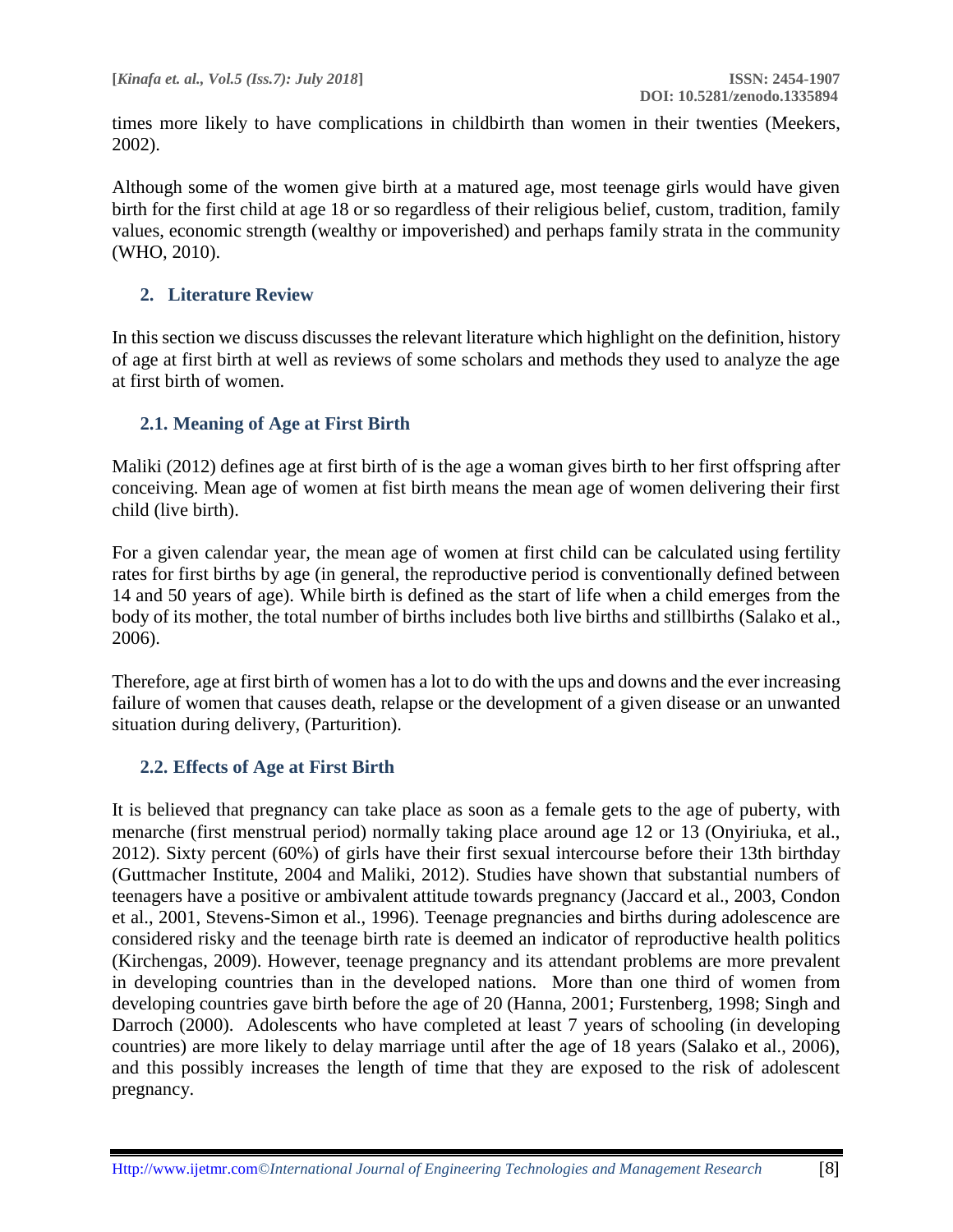Although sexual activities among the adolescents are widespread around the world, the determinants and consequences are likely to vary from one region to another. Early pregnancies are more pronounced and detrimental in Sub-Saharan African (SSA) countries, most of which experience high levels of poverty (Maureen Were, 2007). Nigeria has been one of the countries where the prevalence of teenage pregnancy is high. Studies have documented results on this from various part of the country.

## **2.3. Risks Associated with Birth at Tender Ages**

Teenage pregnancy or pregnancy during adolescence (aged 10-19 years) has been a public health concern both in developed and developing countries (Sayem and Nury, 2011). The rates of adolescent pregnancy have been on the increase, particularly in the poorest countries (World Health Organization, 2008), and this has posed a great threat and danger to child development. According to the American College of Obstetricians and Gynecologist,

Approximately 750,000 of 15-19-year-olds become pregnant each year (Langham, 2010).

UNICEF (2001) reports that more than 10% of all births worldwide occur to adolescent mothers. Every year over 500,000 women die from pregnancy and childbirth complications (WHO, 2007). For every woman who dies, approximately 20 more develop infections and severe disabling problems – adding up to more than 10 million women affected each year. Access to and use of family planning services could prevent many of these complications and disabilities.

The younger the mother is, the greater the risk to her and her baby. The risk of maternal death related to pregnancy and childbirth for adolescent girls between 15 and 19 years of age accounts for some 70,000 deaths each year. For adolescents under 15 years of age these risks increase substantially. Girls who give birth before age 15 are five times more likely to die in childbirth than women in their twenties (Meekers, 2002).

#### **3. Methodology**

The selection of variables was done using the method of logistic regression analysis. Logistic regression analysis consists of several models and the use of each model depends on the nature of data. For the purpose of this study binary logistic regression models was adopted. These models are appropriate when the response takes one of only two possible values representing success and failure, or more generally the presence or absence of an attribute of interest.

Generally, the dependent or response variable in logistic regression is dichotomous, such as presence/absence or success/failure but the multinomial logistic regression also exists to handle situations with more than two dependent variables such as low/medium/high. (McCullough, & Nelder, 1989).

The logistic regression model assumes that the log-odds of an observation *y* can be expressed as a linear function of the K input variables **x**: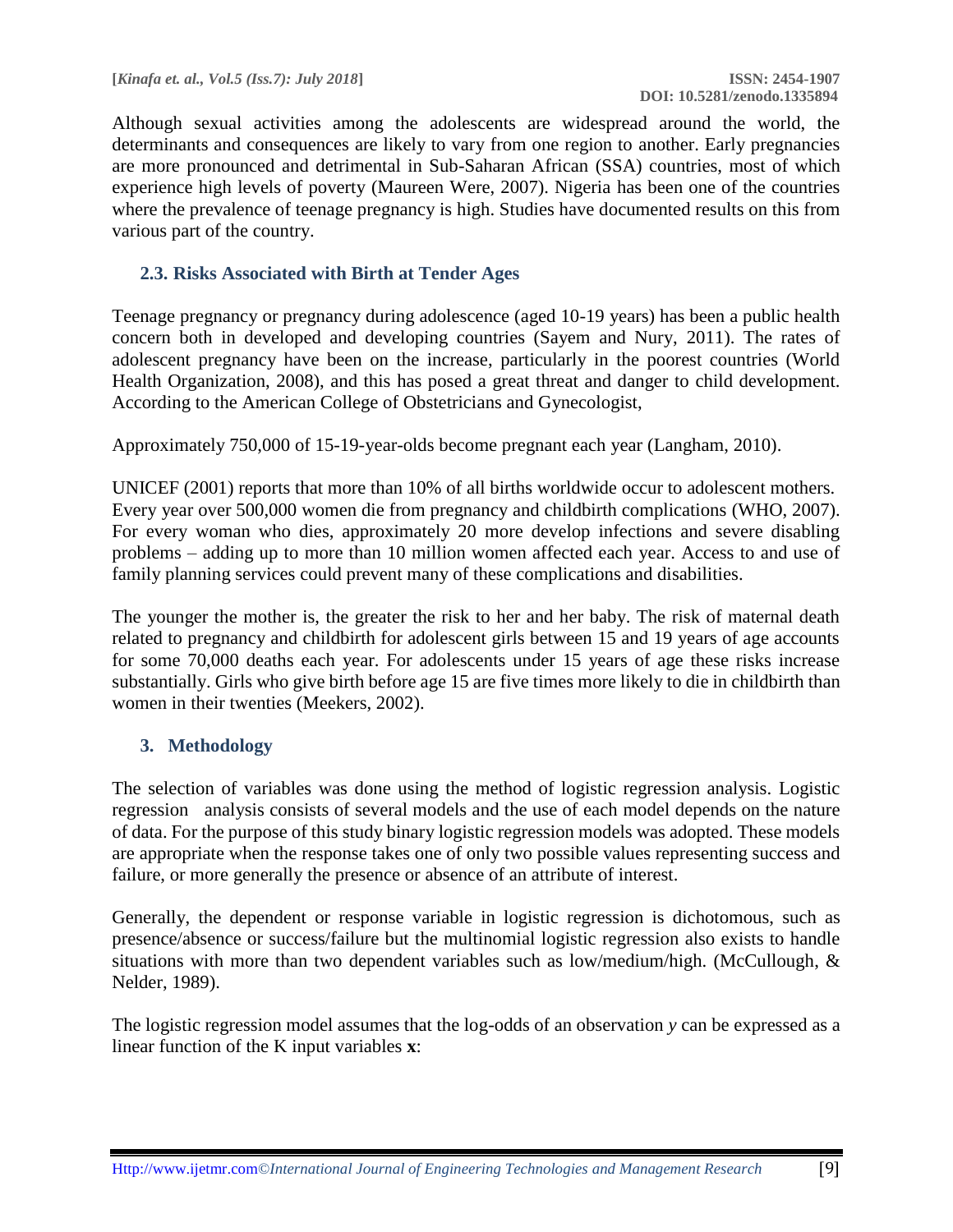**[***Kinafa et. al., Vol.5 (Iss.7): July 2018***] ISSN: 2454-1907**

 **DOI: 10.5281/zenodo.1335894**

$$
\log\frac{P(\mathbf{x})}{1-P(\mathbf{x})} = \sum_{j=0}^K b_j x_j
$$

Let's take the exponent of both sides of the logit equation.

$$
\frac{P(\mathbf{x})}{1 - P(\mathbf{x})} = \exp(\sum_{j=0}^{K} b_j x_j)
$$

$$
= \prod_{j=0}^{K} \exp(b_j x_j)
$$

We can also invert the logit equation to get a new expression for  $P(x)$ :

$$
P(\mathbf{x}) = \frac{\exp z}{1 + \exp z},
$$

$$
z = \sum_{j=0}^{K} b_j x_j
$$

The right hand side of the top equation is the sigmoid of *z*, which maps the real line to the interval  $(0, 1)$ , and is approximately linear near the origin. A useful fact about  $P(z)$  is that the derivative  $P'(z) = P(z) (1 - P(z))$ . Here's the derivation:

$$
P(z) = \frac{\exp z}{1 + \exp z} = (\exp z)(1 + \exp z)^{-1}
$$
  
\n
$$
P'(z) = (\exp z)(1 + \exp z)^{-1} + (\exp z)(-1)(1 + \exp z)^{-2}(\exp z)
$$
  
\n
$$
= \frac{(\exp z)(1 + \exp z)}{(1 + \exp z)^2} - \frac{(\exp z)^2}{(1 + \exp z)^2}
$$
  
\n
$$
= \frac{\exp z}{(1 + \exp z)^2}
$$
  
\n
$$
= \frac{\exp z}{1 + \exp z} \cdot \frac{1}{1 + \exp z}
$$
  
\n
$$
= P(z)(1 - P(z))
$$

Later, we will want to take the gradient of P with respect to the set of coefficients **b**, rather than *z*. In that case,  $P'(z) = P(z) (1 - P(z))z^2$ , where ' is the gradient taken with respect to **b**.

The solution to a Logistic Regression problem is the set of parameters that maximizes the likelihood of the data, which is expressed as the product of the predicted probabilities of the N individual observations.

Http:/[/www.ijetmr.com©](http://www.granthaalayah.com/)*International Journal of Engineering Technologies and Management Research* [10]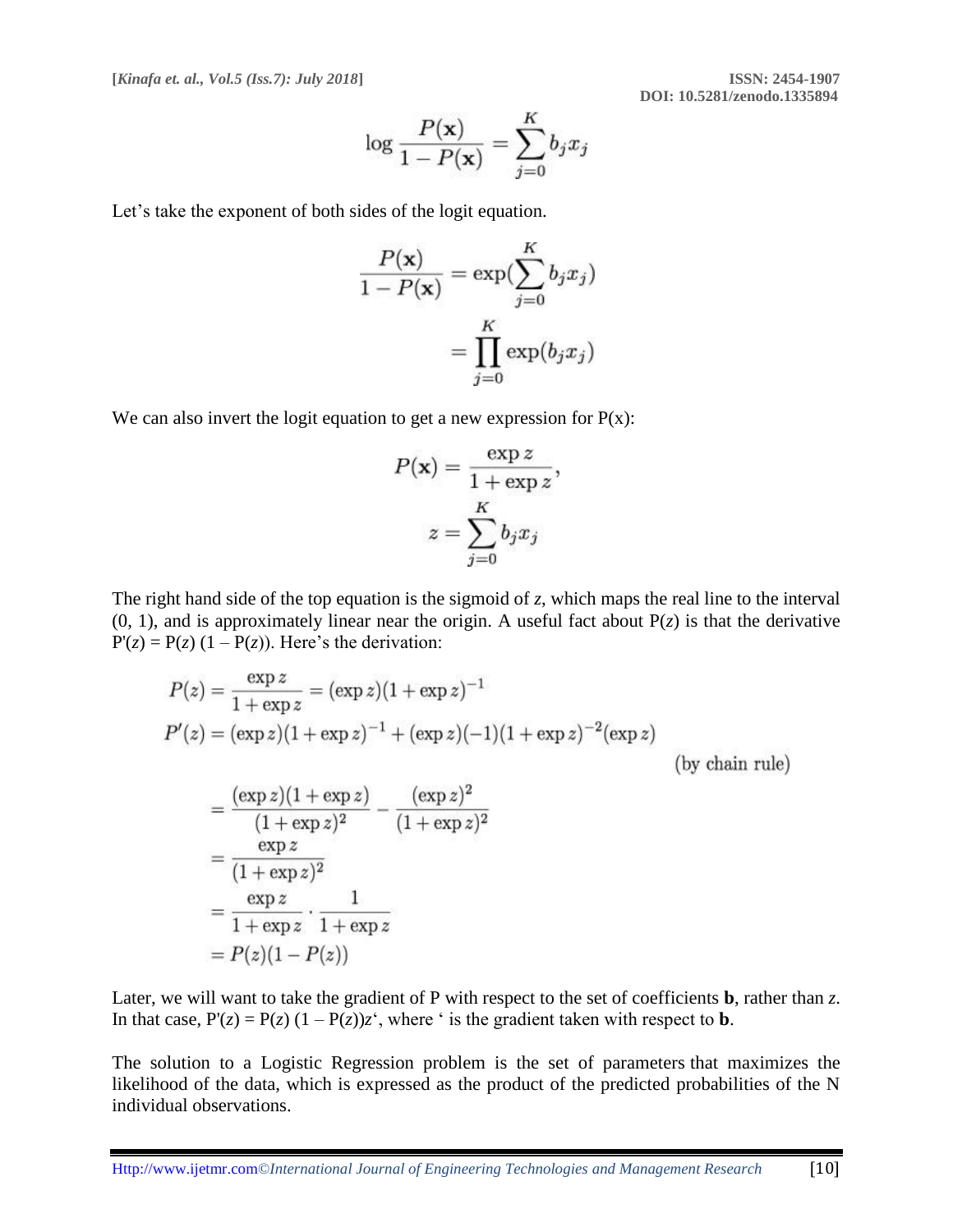**[***Kinafa et. al., Vol.5 (Iss.7): July 2018***] ISSN: 2454-1907**

$$
L(X|P) = \prod_{i=1, y_i=1}^{N} P(\mathbf{x}_i) \prod_{i=1, y_i=0}^{N} (1 - P(\mathbf{x}_i))
$$

 $(X, y)$  is the set of observations; *X* is a K+1 by N matrix of inputs, where each column corresponds to an observation, and the first row is 1;  $y$  is an N-dimensional vector of responses; and  $(\mathbf{x}_i, y_i)$  are the individual observations.

It's generally easier to work with the log of this expression, known (of course) as the loglikelihood.

$$
\mathcal{L}(X|P) = \sum_{i=1, y_i=1}^{N} \log P(\mathbf{x}_i) + \sum_{i=0, y_i=0}^{N} \log(1 - P(\mathbf{x}_i))
$$

Maximizing the log-likelihood will maximize the likelihood. As a side note, the quantity −2\*loglikelihood is called the *deviance* of the model. It is analogous to the residual sum of squares (RSS) of a linear model. Ordinary least squares minimize RSS; logistic regression minimizes deviance.

#### **3.1. Case of Success and Failure**

We consider the first case where the response  $y_i$  is binary (Binomial distribution), assuming only two values that for convenience we code as one or zero. For example we could define

$$
y_i = \begin{cases} \n\mathbf{1} & \text{if the } i^{th} \text{ woman deliver successfully} \\ \n\mathbf{0} & \text{otherwise (referred)} \n\end{cases}
$$

**Successful** means the number of women that underwent a perfect and complication-free delivery.

**Referred** means the number of women that could not deliver on their own. That is they met numerous sort of problems that include failure to progress which my lead to Cs, excessive blood loss, perennial lacerations, abnormal fetal heart rate, amniotic cavity issues and eventual Death. etc.

*Now,*  $Y_i \sim B(n_i, \pi_i).$ 

The probability distribution function of  $Y_i$  is given by

$$
\Pr \{ Y_i = y_i \} = {n_i \choose y_i} \pi_i^{y_i} (1 - \pi_i)^{n_i - y_i},
$$
  
For  $y_i = 0, 1, ..., n_i$ .

Here  $\pi_i^{\nu_i}(1-\pi_i)^{n_i-\nu_i}$  is the probability of obtaining  $\nu_i$  successes and  $n_i-\nu_i$  failures in some specific order, and the combinatorial coefficient is the number of ways of obtaining  $y_i$  successes in  $n_i$  trials.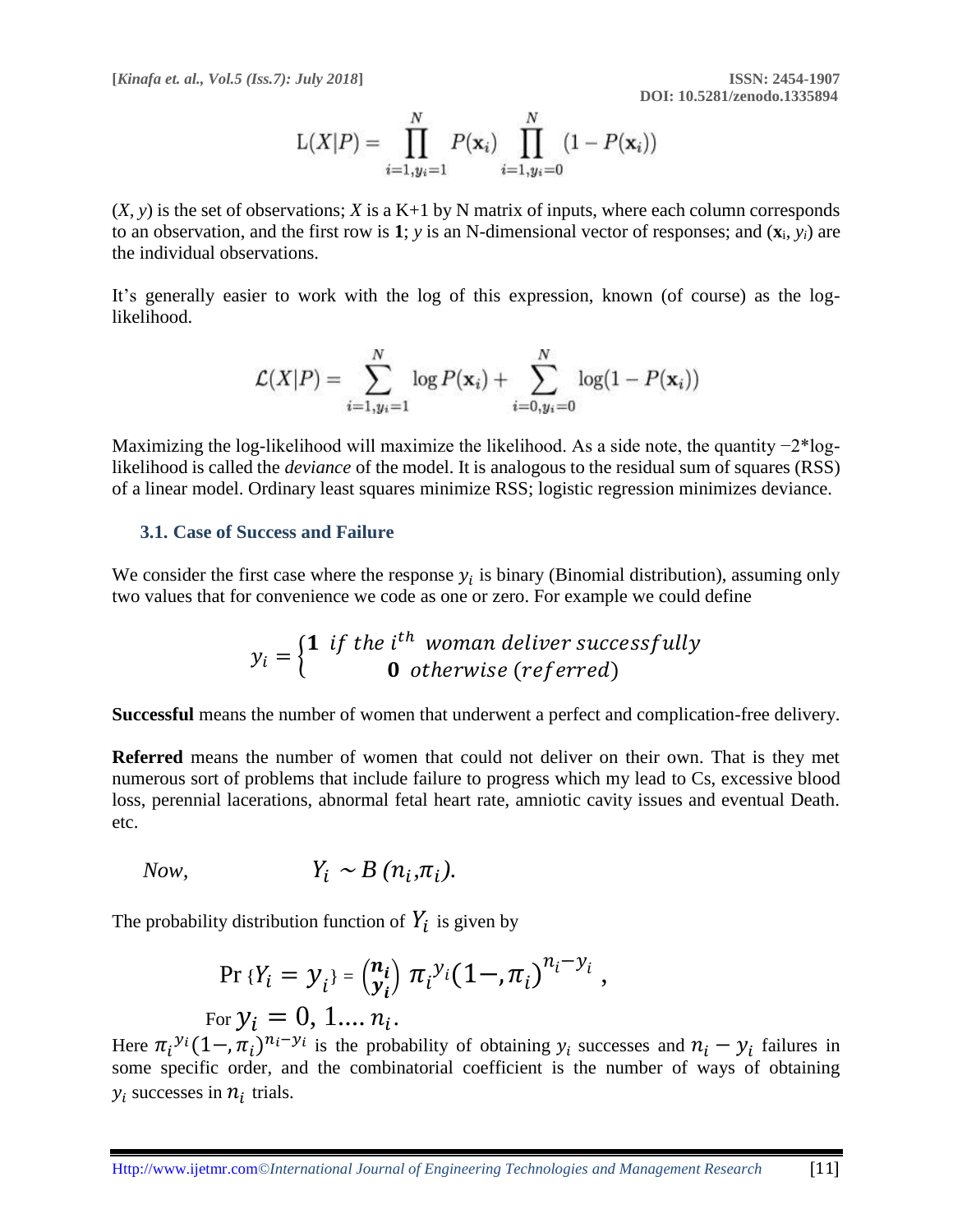The mean and variance of Yi can be shown to be

$$
E(Y_i) = \mu_i = n_i \pi_i
$$
  
Var  $(Y_i)$  =  $\sigma_i^2 = n_i \pi_i (1 - \pi_i)$ 

#### **3.2. Odds and Logits Transformation**

The odds function is the strategy that is often used to streamline the work of logistic regression. The odds function makes use of which odds of an event is defined as the ratio of the probability that an event occurs to the probability that it fails to occur. Thus,

Odds (case=1) = 
$$
\frac{p (case=1)}{1 - p (case=1)} = \frac{\pi_i}{1 - \pi}
$$

If Odds >1 it means the underlined event is more likely to be success If Odds <1 it means the underlined event is less likely to be failure If Odds =1 it means both events have the same chance of occurring For logits transformation,

We Let 
$$
\boldsymbol{Y} = \frac{e^{a+bX}}{1+e^{a+bX}}
$$

Where **ln (ODDS)** = 
$$
a+bX = \frac{\pi_i}{1-\pi}
$$

And 
$$
e^{a+bX}
$$
 = the ODDS ratio

Then,  $\boldsymbol{Y} = \frac{odds}{1 + 0.6d}$  $1+0$ *dds* is the predicted probability of success or failure.

#### **4. Data Analysis**

The data collected was a secondary data collected from the Records section of Gombe State primary Health care (Town Maternity). The data includes the various ages of women, Outcome of their delivery (Successful or Referred), weights, blood pressure, educational background etc that attended the hospital during the period of the past 12 months. But only women that came for first delivery were considered.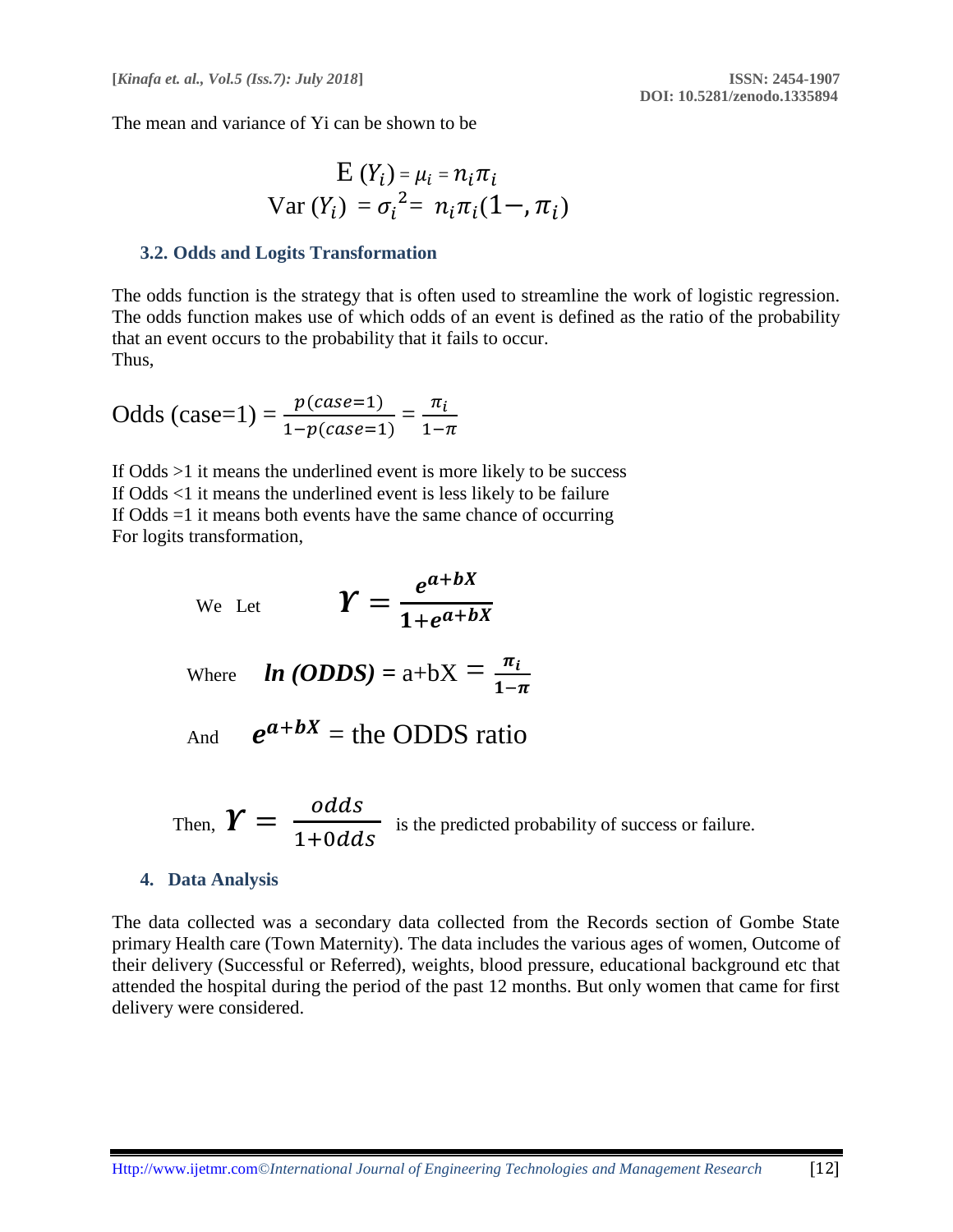

Figure 1: Bar Chart Showing the Rate of Outcome of Delivery at Each Respective Age

The green bars shows the rates of successful women during delivery according to their ages while the blue bars shows the rates of women that failed to deliver successfully (Referred). The x-axis entails the primiparal ages of the women while the y-axis entails the respective rates of success and failure.

Table 2 shows that Subjects referred at tender/higher age were coded as (0) while Subjects that were successful at tender/higher age as (1).

| Dependent Variable Encoding   |  |  |  |  |  |  |  |
|-------------------------------|--|--|--|--|--|--|--|
| Original Value Internal Value |  |  |  |  |  |  |  |
| Referred                      |  |  |  |  |  |  |  |
| Successful                    |  |  |  |  |  |  |  |

Let "a" denote the given constant, "b" denote the intercept-only model and let "X" be the outcome of the delivery (Success=1, Refer=0).

> Table 3: The respective values of a constant and that of the slope **Variables in the Equation**

| Variables in the Equation |                   |  |  |                                                                                |  |  |                                   |  |  |  |
|---------------------------|-------------------|--|--|--------------------------------------------------------------------------------|--|--|-----------------------------------|--|--|--|
|                           |                   |  |  |                                                                                |  |  | $ S.E. $ Wald $ df Sig.  Exp(B) $ |  |  |  |
| Step $1^{\circ}$ Primic   |                   |  |  | $\left  -1.62 \right  0.040 \left  94.122 \right  1 \left  0.00 \right  0.198$ |  |  |                                   |  |  |  |
|                           | Given Constant 83 |  |  | .727 72.777 1 .000 2.293                                                       |  |  |                                   |  |  |  |

Then the variables in the equation output (table 3) shows that the Logistic regression equation is given by;

$$
Y=\frac{e^{a+bX}}{1+e^{a+bX}}
$$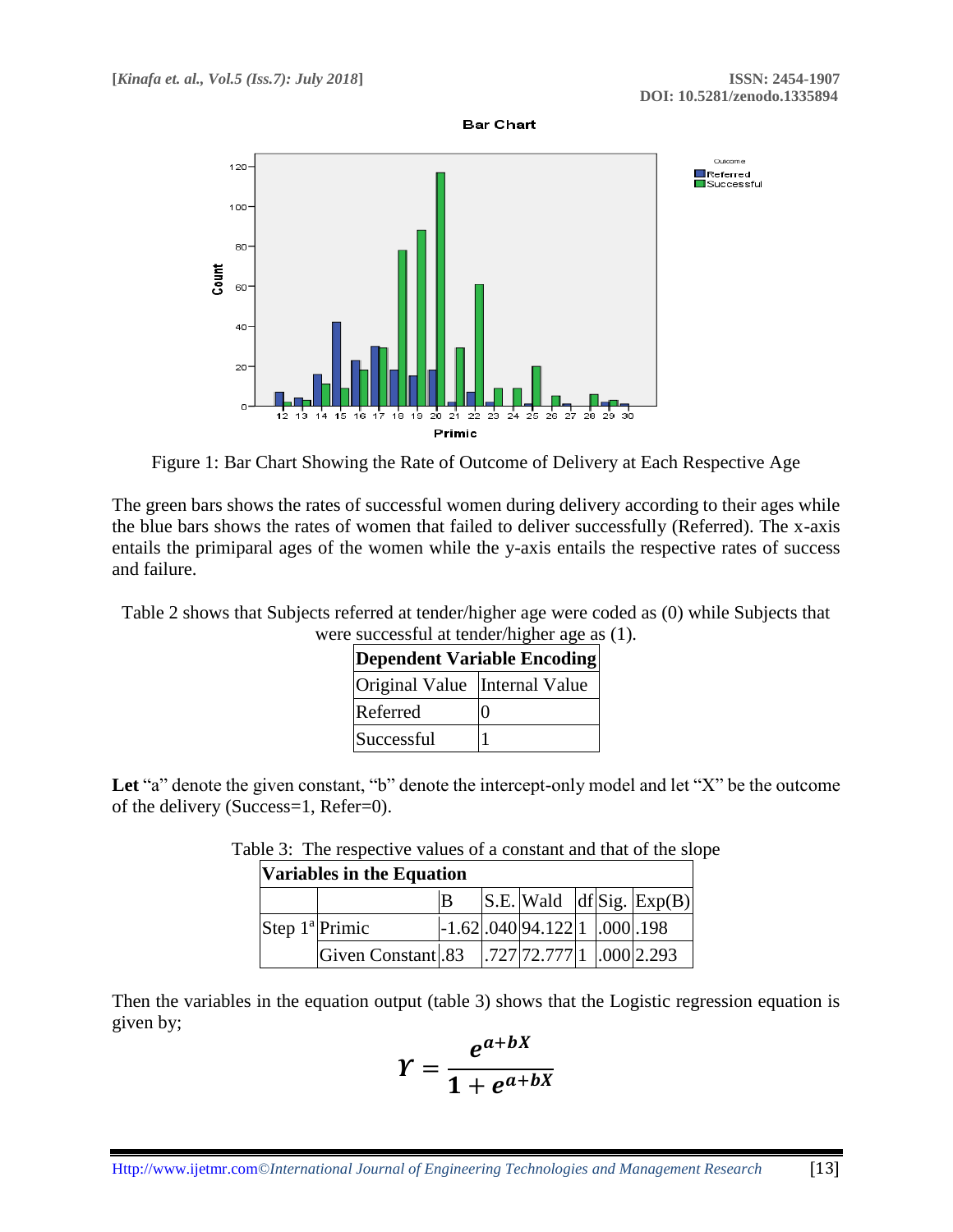Where 
$$
e^{a+bX}
$$
 = the ODDS ratio  
\n
$$
\therefore ln (ODDS) = a+bX
$$
\n
$$
= e^{a+bX} \text{ or }
$$
\n
$$
ODDS = \frac{\pi}{1-\pi}
$$

Where a, b and X are as defined above, while (ODDS) means the ratio of success to failure and vice versa (logit).

We can now use the model to predict the *ODDS* that a subject of a given age (tender/higher) will deliver successfully or fail.

The *ODDS* prediction equation is as stated above, therefore; If our subject is in her tender ages then (Refer  $= 0$ );

$$
ODDS = e^{a+bx}
$$
  
where  
a=0.83, b=-1.62 and X=0, Now  

$$
e^{0.83+(-1.62)(0)}
$$

$$
= e^{0.83} = 2.2933.
$$

That is, a woman at her tender ages is 2.2933 times more likely to fail (to be referred) as she is to make a successful delivery.

Also, if our subject is in her tender ages then  $(Successful = 1)$ 

$$
(ODDS) = e^{a+bX}
$$

Where

a=0.83, b=-1.62 and X=1, Now  
\n
$$
e^{0.83+(-1.62)(1)}
$$
  
\n $= e^{-0.79} = 0.4538.$ 

That is, a woman at her tender ages is only 0.4538 times more likely to succeed as she is to fail during her first delivery.

We can therefore simply convert our *ODDS* into probabilities using the formula

$$
Y = \frac{e^{a+bX}}{1+e^{a+bX}}
$$
  
where  $e^{a+bX} = ODDS$ ,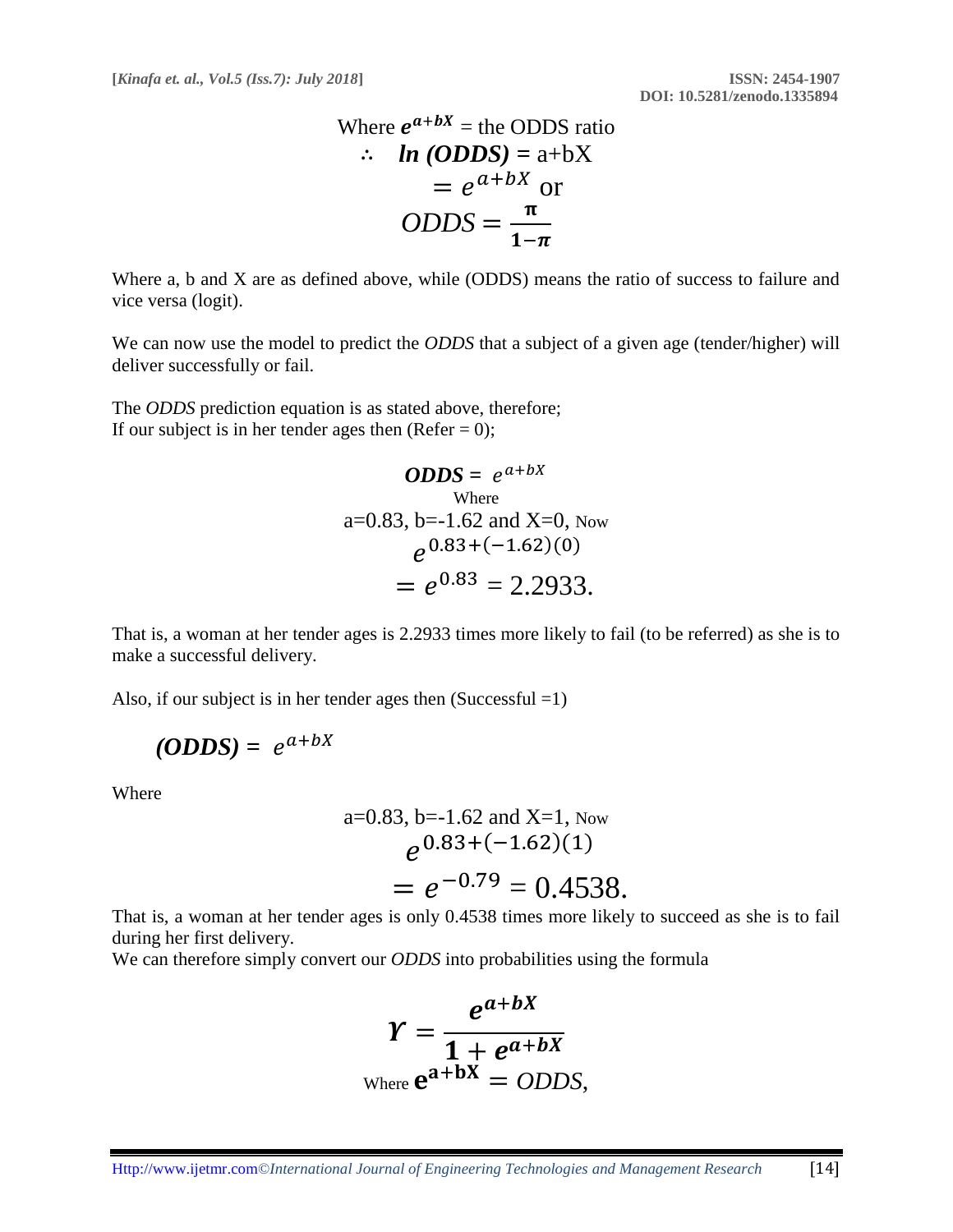**[***Kinafa et. al., Vol.5 (Iss.7): July 2018***] ISSN: 2454-1907**

$$
\therefore \quad \Upsilon = \frac{ODDS}{1+ODDS}, \text{ Now}
$$

For Referred Subjects at tender ages we have;

$$
\Upsilon = \frac{ODDS}{1+ODDS} = \frac{2.2933}{1+2.2933} = \frac{2.2933}{3.2933} = 0.69.
$$

That means our model predicts that 69% of women giving their first birth at tender ages will fail to deliver successfully (will be referred).

Also, for Successful Subjects at tender ages we have;

$$
\Upsilon = \frac{ODDS}{1+ODDS} = \frac{0.4538}{1+0.4538} = \frac{0.4538}{1.4538} = 0.31.
$$

That means our model predicts that only **31%** of the women giving their first birth at tender ages will deliver successfully without complications.

Table 4.5: Average Age Needed for Women to Highly Likely Succeed During First Parturition

| <b>Descriptive Statistics</b> |  |  |    |             |                                              |       |  |  |  |
|-------------------------------|--|--|----|-------------|----------------------------------------------|-------|--|--|--|
|                               |  |  |    |             | Minimum Maximum Mean Std. Deviation Variance |       |  |  |  |
| Primipara $686$  12           |  |  | 30 | 18.99 3.040 |                                              | 9.239 |  |  |  |

Table 4.5 shows that the maximum number of age out of the 686 women surveyed were 30 while least is 12. So also the average age 18.99~19 which means the average years that women ought to conceive from the underlined normal distribution of the ages should not be less than 19.

#### **4.1. Discussion of the Result**

.

From the result obtained in the analysis, the *odds* ratios shows that women at tender age are more likely to fail and less likely to succeed during parturition (2.2933) while women at higher age have a better chance of succeeding and are far less likely to fail (0.4538) during child delivery.

Correspondingly, the predicted/classified percentage of women at tender (12-17) ages to fail or succeed during parturition is 69% or 31% respectively and the reverse is the case for women at higher ages (19-30).

Therefore, the average age (out of the 686) women ought to get pregnant for the first time should be from age of 19 and above in order to avoid the first childbirth rapid-rising problems as shown in the analysis.

Also, the **Wald** statistic was found to be 94.122 which means the model fits the data very well.